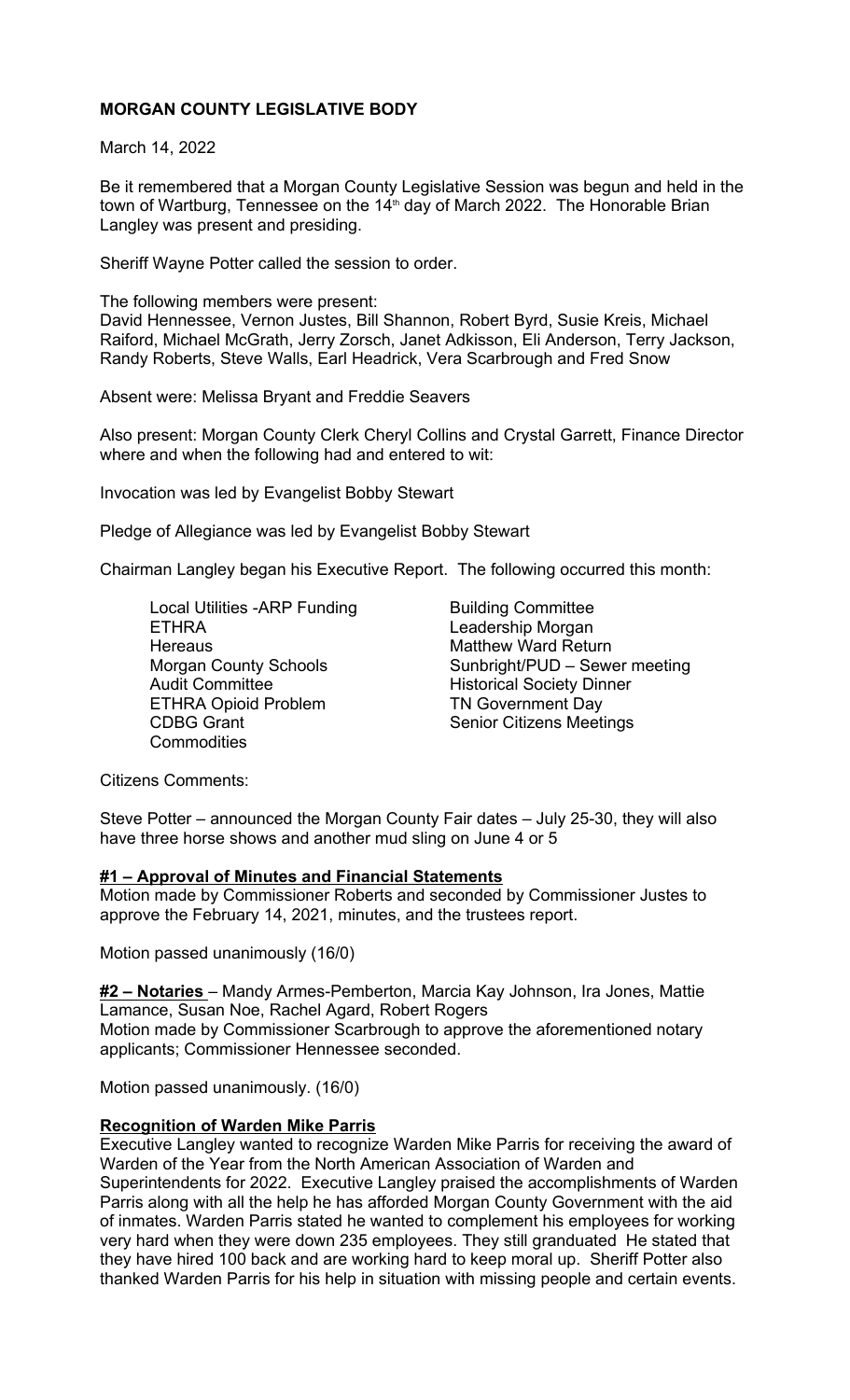# **Three Star Program**

Executive Langley stated that to be in compliance with the 3-star program he must review the following items with commission:

Debt Management Policy Annual Cash Flow Forecast Internal Control Policy

# **#3 – Resolution – Request Unclaimed Balance of Accounts Remitted to State**

Commissioner Roberts made a motion to approve the resolution of unclaimed balance of accounts, Commissioner Justes seconded.

Motion passed unanimously. (16/0)

## **#4 – Resolution – ARC Grant**

Commissioner Roberts made a motion to the ARC Grant Resolution for the RV Park, Commissioner Justes seconded.

Motion passed unanimously. (16/0)

## **Budget Committee**

## **#5 – Motion – Budget Amendment 101-21 – Ambulance/EMS**

Commissioner Roberts made a motion to approve budget amendment 101-21 in the amount of \$10,777.94 for postage for new license plates, Commissioner Jackson seconded.

Motion passed unanimously. (14/0)

## **#6 – Motion – Budget Amendment 101-22 – Chancery Court**

Commissioner Roberts made a motion to approve budget amendment 101-22 in the amount of \$82.30 for office supplies, Commissioner Justes seconded.

Motion passed unanimously. (16/0)

#### **#7 – Motion – Budget Amendment 101-23 – Chancery Court**

Commissioner Roberts made a motion to approve budget amendment 101-23 in the amount of \$244.99 for purchase of Dell Monitor, Commissioner Jackson seconded.

Motion passed unanimously. (16/0)

## **#8 – Motion – Budget Amendment 101-24 – Ambulance/EMS**

Commissioner Roberts made a motion to approve budget amendment 101-24 in the amount of \$10,178.05 for gasoline for EMS, Commissioner Hennessee seconded.

Motion passed unanimously. (16/0)

## **#9 – Motion – Budget Amendment 101-25 – Other General Government Projects**

Commissioner Roberts made a motion to approve budget amendment 101-25 in the amount of \$27,479.96 for Homeland Security Grant, Commissioner Justes seconded.

Motion passed unanimously. (16/0)

#### **#10 – Motion – Budget Amendment 101-26 – Chancery Court**

Commissioner Roberts made a motion to approve budget amendment 101-26 in the amount of \$109.74 for office supplies, Commissioner Raiford seconded.

Motion passed unanimously. (16/0)

#### **#11 – Motion – Budget Amendment 116-4 – American Rescue Plan**

Commissioner Roberts made a motion to approve budget amendment 116-4 in the amount of \$102,950.43 for compactors and boxes for recycling, Commissioner Raiford seconded.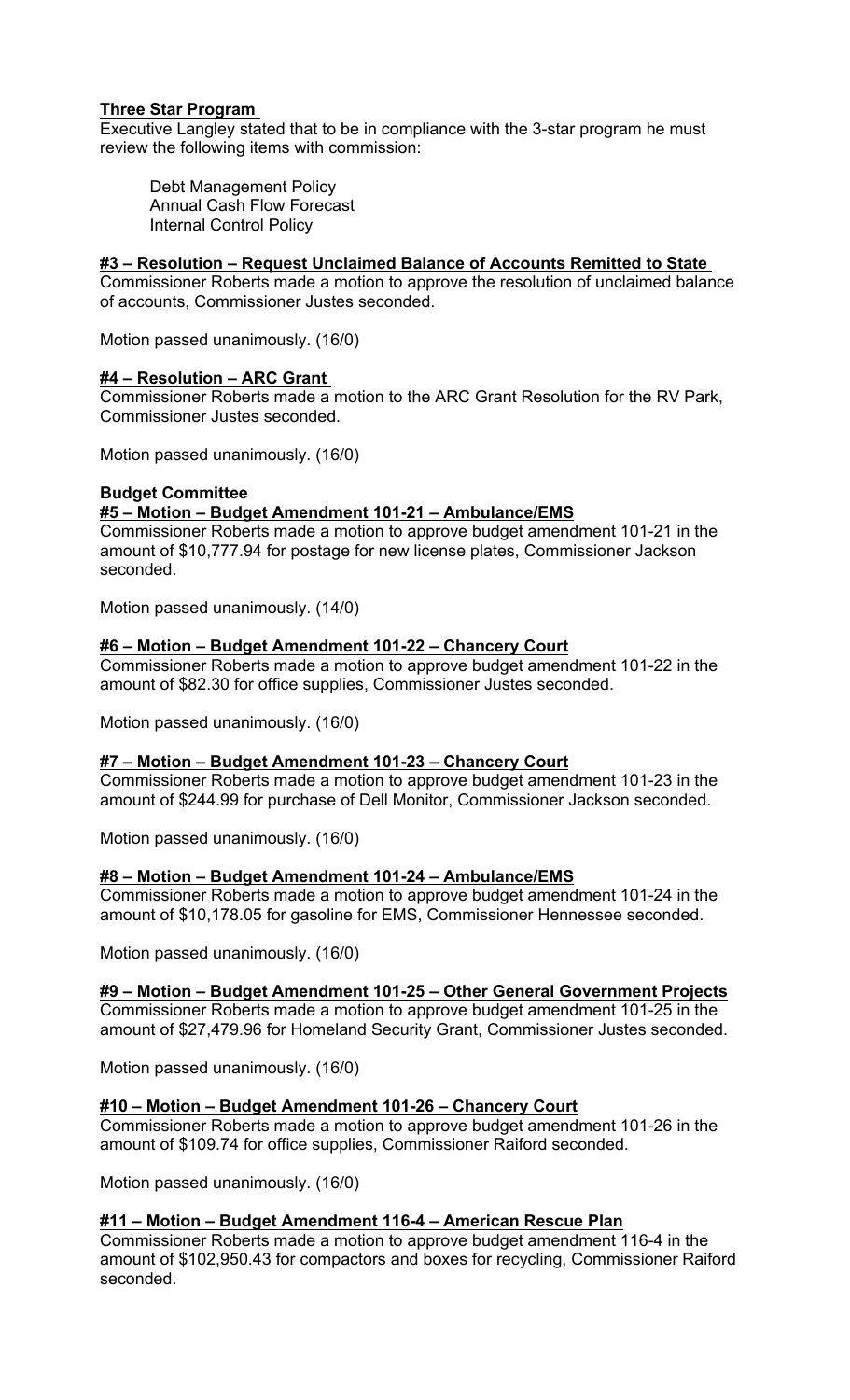Motion passed unanimously. (16/0)

# **#12 – Motion – Budget Amendment 116-5 – American Rescue Plan**

Commissioner Roberts made a motion to approve budget amendment 116-5 in the amount of \$223,234.00 for roll off truck and truck for recycling, Commissioner Hennessee seconded.

Motion passed unanimously. (16/0)

# **#13 – Motion – Budget Amendment 131-4 – Highway**

Commissioner Roberts made a motion to approve budget amendment 131-4 in the amount of \$312,408.91 for bridge project revenue, Commissioner Walls seconded.

Motion passed unanimously. (16/0)

## **#14 – Motion – Budget Amendment 171-2 – American Rescue Plan**

Commissioner Roberts made a motion to approve budget amendment 171-2 in the amount of \$78,950.43 for move money for USDA Grant match, Commissioner Hennessee seconded.

Motion passed unanimously. (16/0)

# **#15 – Motion – Budget Amendment 171-3 – American Rescue Plan**

Commissioner Roberts made a motion to approve budget amendment 171-3 in the amount of \$224,330.56 for Solid Waste and PRF funds, Commissioner Jackson seconded.

Motion passed unanimously. (16/0)

# **#16– Motion – Budget Amendments #56-62 for BOE**

Commissioner Roberts made a motion to approve the Board of Education budget amendment #56-62, Commissioner Hennessee seconded.

Motion passed unanimously. (16/0)

## **#17 – Motion – EMS Rate Increase**

Commissioner Roberts made a motion to approve the increase in rates for EMS Services, Commissioner Justes seconded. A survey was completed in the surrounding counties, and this was an average of the lowest increases.

Motion passed unanimously. (16/0)

## **#18 – Motion - Health Department Education Support Grant**

Commissioner Roberts made motion to approve the health department education grant, Commissioner Snow seconded. This is a no match grant for educational opportunities for current employees.

Motion passed unanimously. (16/0)

## **#19 – Motion - Approval of Changing of Insurance Brokers to Brown & Brown**

Commissioner Roberts made a motion to approve the changing of the county insurance broker from Sequoyah Group to Brown & Brown, Commissioner Justes seconded.

Motion passed unanimously. (16/0)

## **#20 – Motion – Earmark \$1,000,000.00 from Highway Department Fund Balance for Grant Match**

Commissioner Roberts made a motion to approve the earmarking of \$1,000,000.00 from the fund balance of the Highway Department for the match of the FLAT Grant for bridges and roads. He submitted 1 project that got broken into 3 projects. There is the Ridge Road project, Lilly Bridge Project, and the Potters Chapel Project. There is a 20%